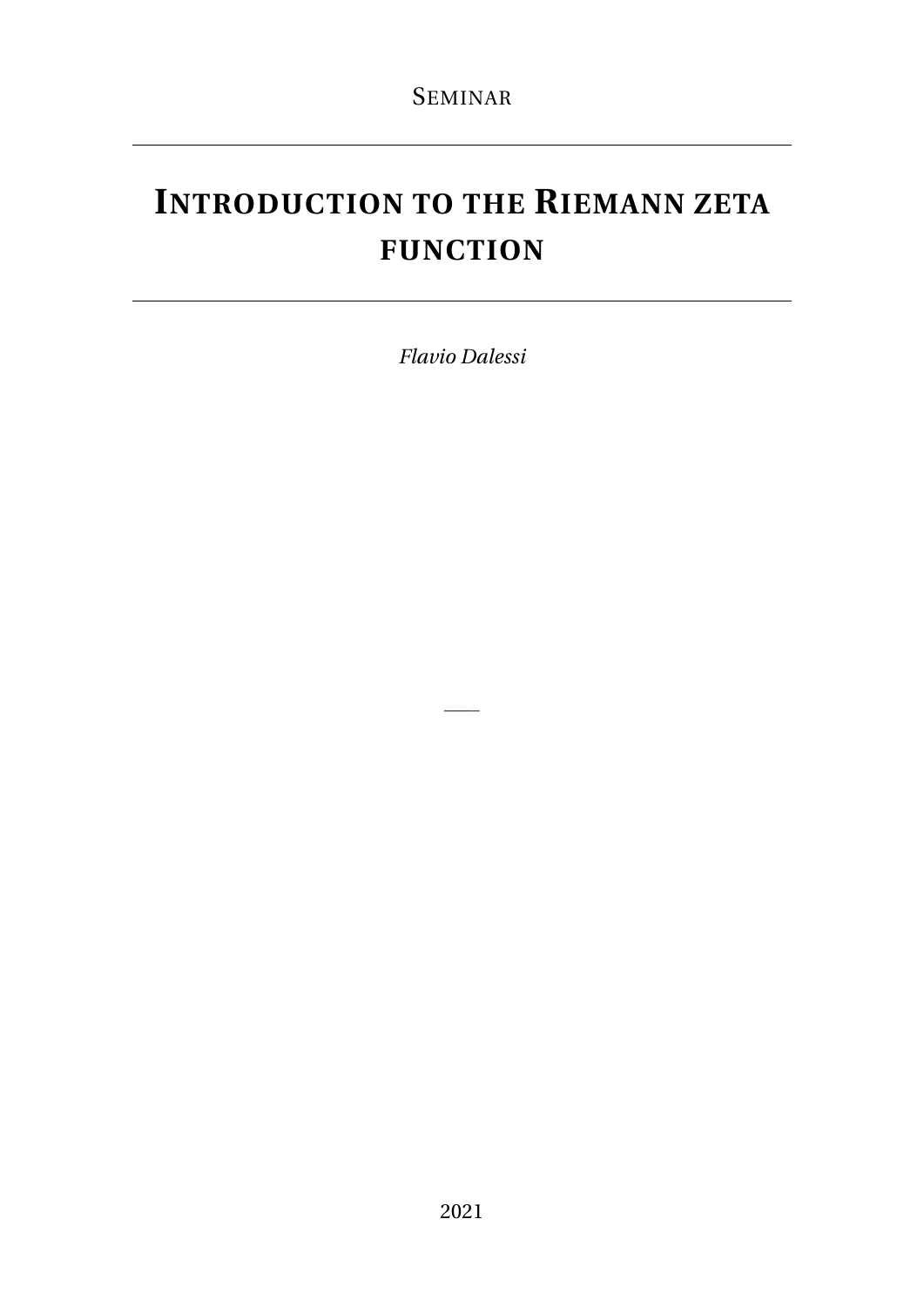# **Contents**

| 1 Introduction and preliminaries results              | $\boldsymbol{2}$ |
|-------------------------------------------------------|------------------|
| 2 Basic properties of the zeta function               | 3                |
| 3 Functional equation and zeros of the zeta functions | 6                |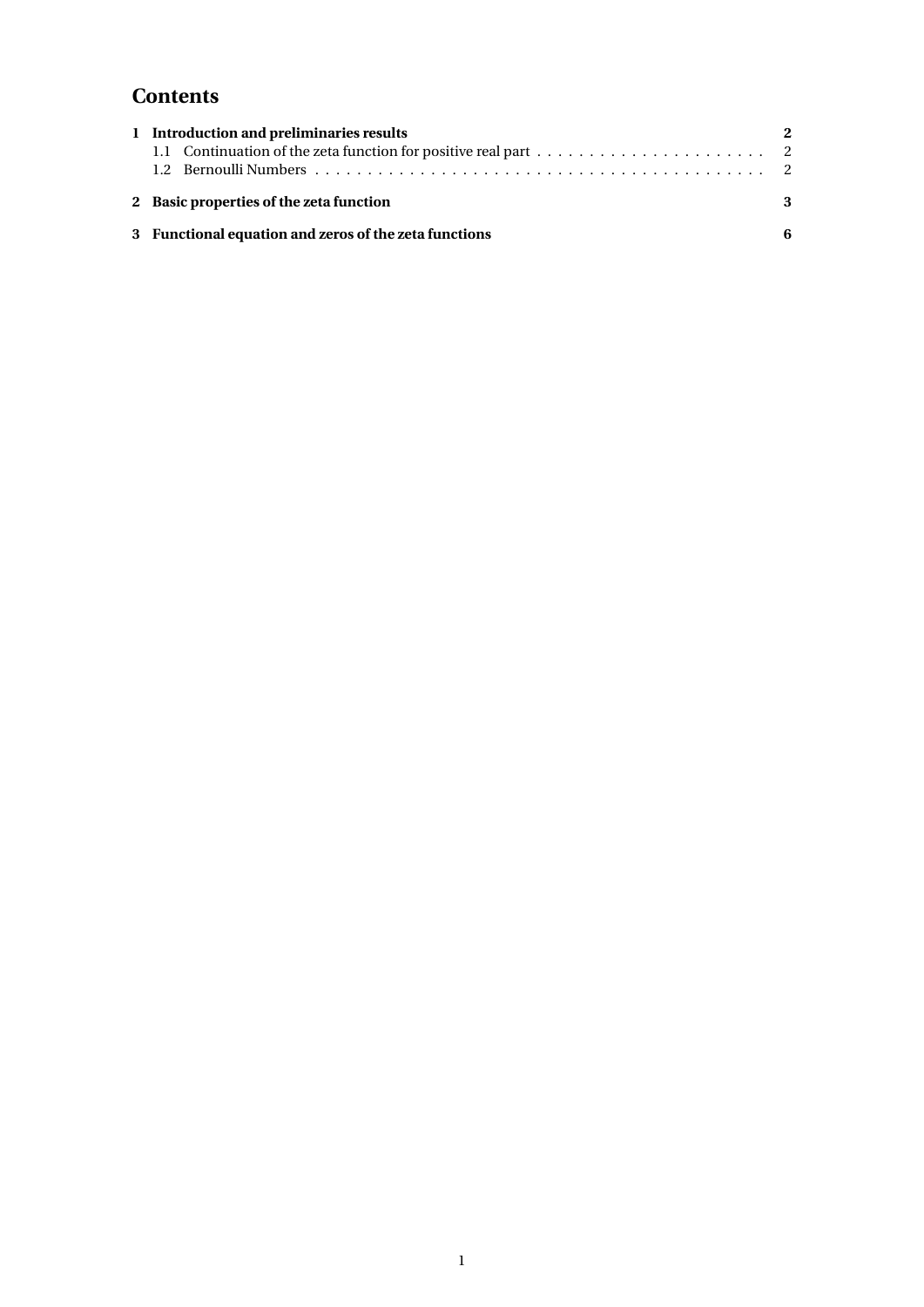# **1 Introduction and preliminaries results**

In the following we want to analyse the Riemann Zeta Function, which in the category of Dirichlet Series is the easiest and most important one.

Let *s* be a complex number and  $\sigma$ , *t* respectively its real and imaginary parts. Then we define for  $\sigma > 1$ the *ζ*-function as:

$$
\zeta(s) = \sum_{n=1}^{\infty} \frac{1}{n^s} \qquad (\sigma > 1). \tag{1}
$$

There are also others representations of the zeta function, which, depending on the situation, can be very useful. Two of them are the well known Euler product and the Integral representation

$$
\zeta(s) = \prod_{p \text{ prime}} \frac{1}{1 - p^{-s}} \tag{2}
$$

$$
\zeta(s) = \frac{1}{\Gamma(s)} \int_0^\infty \frac{t^{s-1}}{e^t - 1} dt
$$
\n(3)

where both formulas hold, as in (1), for  $\sigma > 1$ .

We want now to see some properties of the zeta function and in particular to find out what are the values that *ζ* attains at the natural numbers.

#### **1.1 Continuation of the zeta function for positive real part**

We want to use the formula for computing the abscissa of convergence of a Dirichlet series , hence

$$
\sigma_0 = \limsup_{n \to \infty} \frac{\log(|\sum_{k=1}^n a_k|)}{\lambda_n} \qquad \text{for } \sum a_n e^{-\lambda_n s} \tag{4}
$$

where we take the series  $\psi(s) = (1 - \frac{1}{2^s} + \frac{1}{3^s} - \cdots)$ . Because for  $\psi$  we get  $\sigma_0 = 0$  and because of

$$
\psi(s) = \zeta(s) - 2\left(\frac{1}{2^s} + \frac{1}{4^s} + \cdots\right) = (1 - 2^{1-s}) \cdot \zeta(s)
$$
\n(5)

we can conclude that  $\zeta$  can be extended as meromorphic function to any *s* such that  $\sigma = Re(s) > 0$  and that the only points where  $\zeta$  can have a singularity (poles for instance) are the zeros of  $(1 - 2^{1-s})$ , hence

$$
s \in \{1, 1 \pm \frac{2\pi i}{\log(2)}, 1 \pm \frac{4\pi i}{\log(2)} + \cdots\}
$$
 (6)

By slightly changing  $\psi$  to  $\tilde{\psi} = (1 + \frac{1}{2^s} - \frac{2}{3^s} + \frac{1}{4^s} + \frac{1}{5^s} - \frac{2}{6^s} - \cdots)$  and noticing that this series is equal to (1−3 1−*s* )· *ζ*(*s*), we can conclude, using a similar analysis as before, that the poles of *ζ* (with positive real part) have also to lie in the set

$$
\{1, 1 \pm \frac{2\pi i}{\log(3)}, 1 \pm \frac{4\pi i}{\log(3)} + \cdots\} \tag{7}
$$

Moreover one can notice that the intersection of the sets  $(6)$  and  $(7)$  contains only the point  $s = 1$ , because of  $\frac{\log(3)}{\log(2)} = \log_2(3) = \{x | 2^x = 3\} \notin \mathbb{Q}$ .

We will see later that actually *ζ* is holomorphic in the whole complex plane except to the point *s* = 1.

#### **1.2 Bernoulli Numbers**

Before coming to the main theorem our analysis we introduce the *Bernoulli numbers Bn*. These are defined as the real coefficients such that:

$$
\frac{t}{e^t - 1} = \sum_{k=0}^{\infty} \frac{B_k}{k!} t^k, \qquad \text{where } (|t| < 2\pi). \tag{8}
$$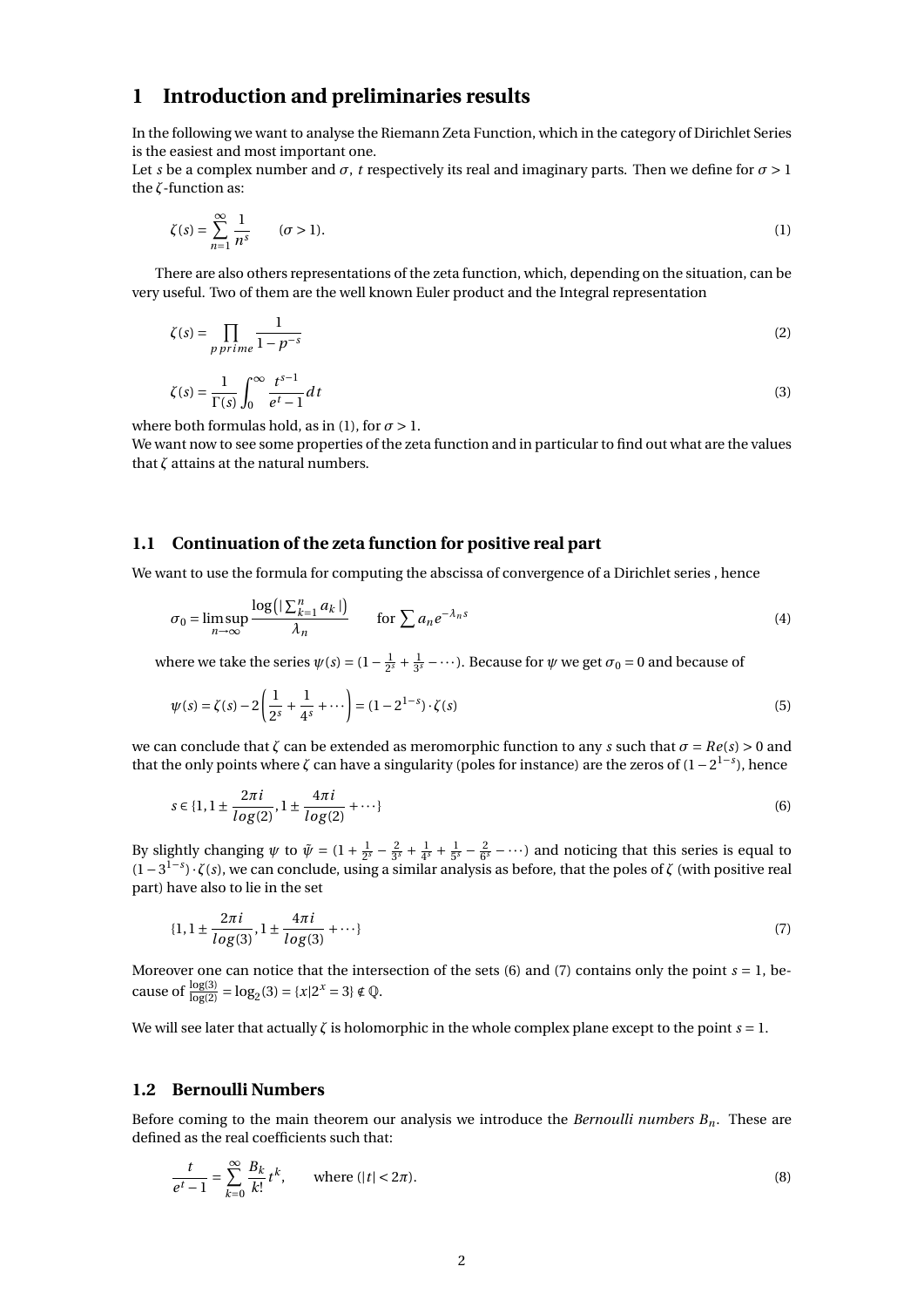Expanding the left hand side by a Taylor expansion of the exponential we can compute (at least) the first few coefficients by taking the inverse of the power series in the denominator

$$
\frac{t}{e^t - 1} = \frac{t}{t + \frac{t^2}{2!} + \frac{t^3}{3!} + \frac{t^4}{4!} + \dots} = 1 - \frac{t}{2} + \frac{t^2}{12} + 0 \cdot t^3 - \frac{t^4}{720} + \dots
$$
\n(9)

Finding therefore, by comparing (8) and (9)

$$
B_0 = 1
$$
,  $B_1 = -\frac{1}{2}$ ,  $B_2 = \frac{1}{6}$ ,  $B_3 = 0$ ,  $B_4 = -\frac{1}{30}$ , ... (10)

More in general, observing the Taylor coefficients (see (8)) of the equation

$$
\frac{t}{e^t - 1} - \frac{-t}{e^{-t} - 1} = \frac{te^{-t} - t + te^t - t}{e^t e^{-t} - e^t - e^- t + 1} = -t
$$
\n(11)

we see that it must holds

$$
\left(\frac{B_k}{k!} - (-1)^k \frac{B_k}{k!}\right) t^k = 0 \cdot t^k \qquad \text{for } k \ge 2
$$
\n<sup>(12)</sup>

hence we conclude that for any odd  $k \geq 3$  it holds  $B_k = 0$ . Note that for  $k = 1$  the relation (11) leads to  $B_1 = -\frac{1}{2}$ .

We have thus the simple but very useful relation

$$
(-1)^n B_n = B_n, \qquad n \ge 2 \tag{13}
$$

One last relation which is very interesting is the following recursive formula

**Lemma 1.** *For the Bernoulli numbers B<sup>n</sup> it holds*

$$
\sum_{r=0}^{n} \binom{n}{r} B_r = (-1)^n B_n \tag{14}
$$

*Proof.* We can obtain the claimed result by using the generating series (8)

$$
\sum_{n=0}^{\infty} \left( \sum_{r=0}^{n} \binom{n}{r} B_r \right) \frac{t^n}{n!} = \sum_{0 \le r \le n} \frac{B_r t^n}{r!(n-r)!} = \sum_{r=0}^{\infty} \sum_{k=0}^{\infty} \frac{B_r t^{r+k}}{r!k!} = \left( \sum_{r=0}^{\infty} \frac{B_r t^r}{r!} \right) \left( \sum_{k=0}^{\infty} \frac{t^k}{k!} \right) =
$$
\n
$$
= \frac{t}{e^t - 1} \cdot e^t = \frac{-t}{e^{-t} - 1} = \sum_{n=0}^{\infty} (-1)^n B_n \frac{t^n}{n!}
$$
\n(15)

where we used the index change  $n \rightarrow (k = n - r)$  and the fact that  $\mathbb{I}_{\{r \leq n\}} = \mathbb{I}_{\{r \leq k + r\}} = \mathbb{I}_{\{0 \leq k\}}$ 

 $\Box$ 

## **2 Basic properties of the zeta function**

We can now formulate and prove the following theorem:

**Theorem 1.** *For the function defined (for*  $\sigma > 1$ ) *by* (1) *there exist a meromorphic continuation in the whole complex plane, with just one unique pole. This appears at the point s=1 and is a simple pole with residue 1. Moreover the values of ζ at the non-positive Integers are rational and it holds:*

$$
\bullet\ \zeta(0)=-
$$

$$
\bullet \ \zeta(-2n)=0
$$

$$
\bullet \ \zeta(1-2n) = -\frac{B_{2n}}{2n}
$$

 $\frac{1}{2}$ 

• 
$$
\zeta(2n) = \frac{(-1)^{n-1} 2^{2n-1} \pi^{2n} B_{2n}}{(2n)!}
$$

*where*  $n \in \mathbb{Z}_{\geq 1}$  *and*  $B_n$  *are the Bernoulli Numbers introduced in the chapter 1.* 

*Proof.* We divide the proof in three parts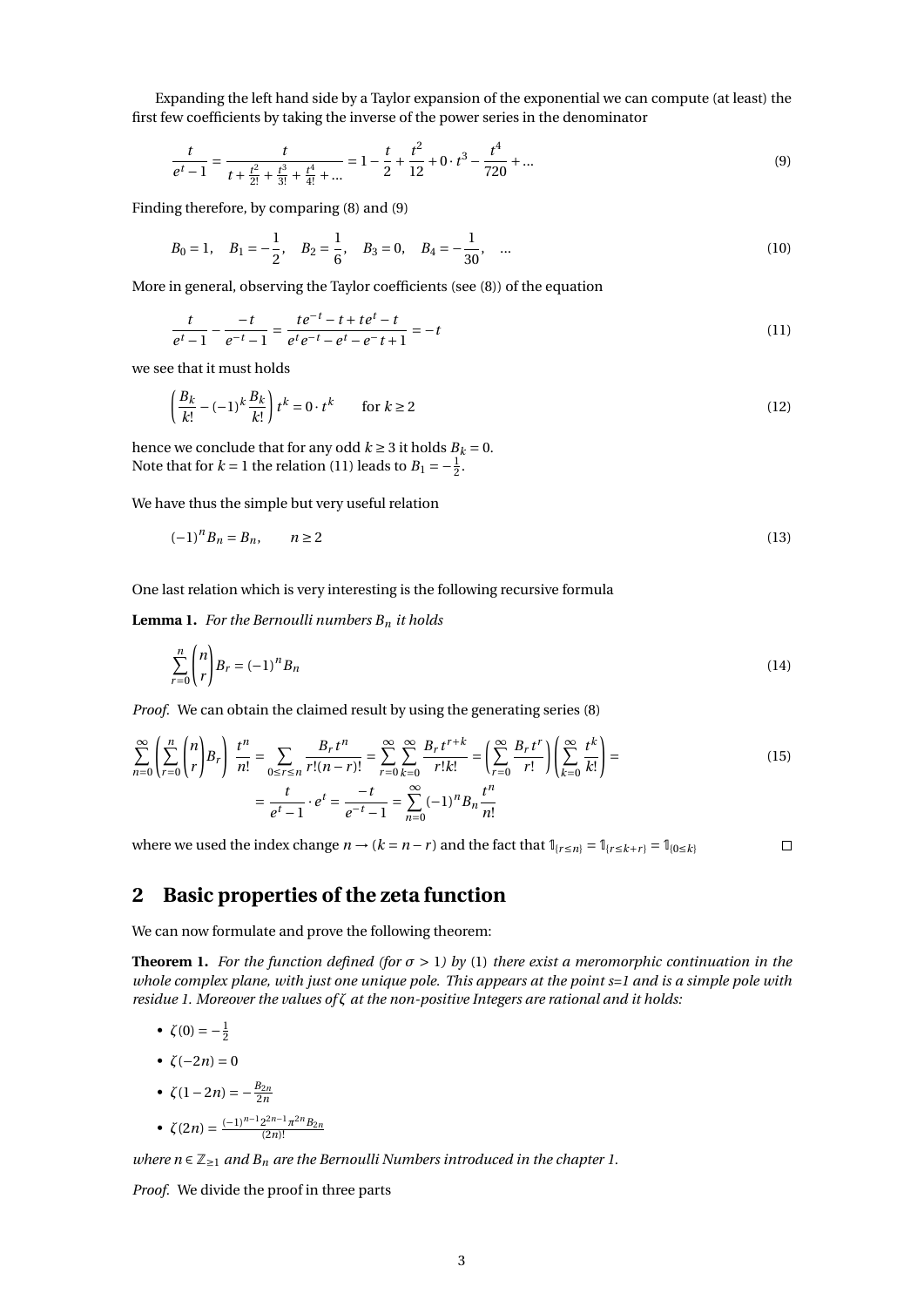#### • Part 1, meromorphic continuation and poles

For computing Γ(*s*)*ζ*(*s*) we first fix *n* > 0 and define the function

$$
f_n(t) = \sum_{k=0}^n (-1)^k \frac{B_k}{k!} t^k
$$
\n(16)

Then we divide  $\Gamma \cdot \zeta$  in two integrals that we analyse separately

$$
\Gamma(s)\zeta(s) = \int_0^\infty \frac{te^t}{e^t - 1} e^{-t} t^{s-2} dt
$$
\n(17)

$$
= \int_0^{\infty} \left( \frac{te^t}{e^t - 1} - f_n(t) \right) e^{-t} t^{s-2} dt + \int_0^{\infty} f_n(t) e^{-t} t^{s-2} dt
$$
  
=  $I_1(s) + I_2(s)$  (18)

For the first integral we note that  $\left(\frac{te^t}{e^t-1} - f_n(t)\right)$  simplifies to the sum

$$
\sum_{k=n+1}^{\infty} (-1)^k \frac{B_k}{k!} t^k = O(t^{n+1})
$$
\n(19)

because

$$
\frac{te^t}{e^t - 1} = \frac{-t}{e^{-t} - 1} = \sum_{k=0}^{\infty} (-1)^k \frac{B_k}{k!} t^k
$$
\n(20)

by (8).

We then get an integral of the form

$$
\int_0^\infty e^{-t} O(t^{n+s-1}) dt \tag{21}
$$

which converges for  $t \to \infty$  because of  $e^{-t}$  and for  $t \to 0$  if  $\sigma > -n$  (by integrability of  $\frac{1}{t^{1-\epsilon}}$  on [0, 1] for  $\epsilon > 0$ ).

The second integral is, by definition of  $f_n$  equal to

$$
\int_0^\infty \left(1 + \frac{t}{2} + \sum_{k=2}^n \frac{B_k}{k!} t^k \right) e^{-t} t^{s-2} dt = \int_0^\infty e^{-t} t^{s-2} dt + \frac{1}{2} \int_0^\infty e^{-t} t^{s-1} dt + \sum_{k=2}^n \frac{B_k}{k!} \int_0^\infty e^{-t} t^{s+k-2} dt
$$
\n(22)

$$
= \Gamma(s-1) + \frac{1}{2}\Gamma(s) + \sum_{k=2}^{n} \frac{B_k}{k!} \Gamma(s+k-1)
$$
 (23)

That means that *I*<sub>2</sub> has poles at most, in  $(\mathbb{Z}_{\leq 1}) \cup (\mathbb{Z}_{\leq 0}) \cup (\mathbb{Z}_{\leq n+1})$  and is therefore a meromorphic function.

Therefore by (18) we get, using the functional equation for Γ:

$$
\zeta(s) = \frac{I_2(s)}{\Gamma(s)} + \frac{I_1(s)}{\Gamma(s)}\tag{24}
$$

$$
= \frac{\Gamma(s-1)}{\Gamma(s)} + \frac{1}{2} + \sum_{k=2}^{n} \frac{B_k}{k!} \frac{\Gamma(s+k-1)}{\Gamma(s)} + \frac{I_1(s)}{\Gamma(s)}
$$
(25)

$$
=\frac{1}{s-1}+\frac{1}{2}+\sum_{k=2}^{n}\frac{B_k}{k!}(s)(s+1)\cdots(s+k-2)+\frac{I_1(s)}{\Gamma(s)}
$$
(26)

where, knowing that  $\frac{1}{\Gamma(s)}$  is an holomorphic function and *I*<sub>1</sub>(*s*) is holomorphic for  $\sigma > -n$ , we can deduce that

$$
\zeta(s) - \frac{1}{s-1} = \frac{1}{2} + \sum_{k=2}^{n} \frac{B_k}{k!} (s)(s+1)\cdots(s+k-2) + \frac{I_1(s)}{\Gamma(s)}
$$
\n(27)

is holomorphic for  $\sigma > -n$ . But, because *n* was arbitrary, we can also conclude that  $\zeta(s) - \frac{1}{s-1}$  is holomorphic in the complex plane. By taking  $s = 1$  in (26) one sees moreover that the (unique) pole of  $\zeta$  is exactly the one claimed.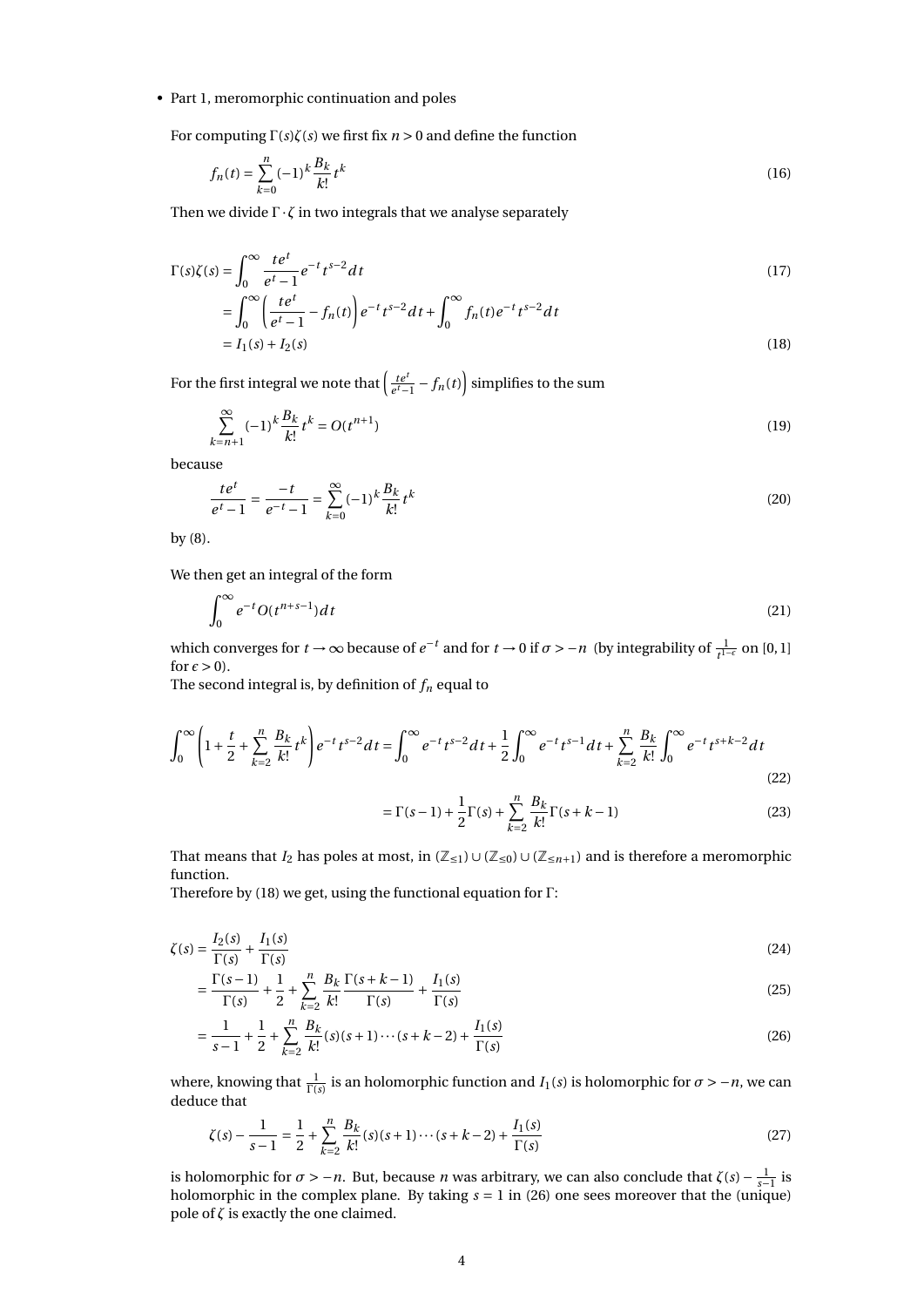#### • Part 2, values of *ζ* for negative integers

We choose  $s = -k \in (\mathbb{Z}_{\le 0})$  where we fix *n* such that  $-n < (-k) \le 0$ . Using the fact that Γ has poles at the points *s* ∈ {0, −1, −2, ...} (thus in this cases  $\frac{1}{\Gamma(s)}$  is equal to 0) and that *I*<sub>1</sub>(*s*) is holomorphic, we get, by (27):

$$
\zeta(-k) = \frac{1}{-k-1} + \frac{1}{2} + \sum_{r=2}^{n} \frac{B_r}{r!}(-k)(-k+1)\cdots(-k+r-2)
$$
\n(28)

$$
= -\frac{1}{k+1} + \frac{1}{2} + \sum_{r=2}^{k+1} (-1)^{r-1} \frac{B_r}{r!} \frac{k!}{(k+1-r)!}
$$
(29)

$$
=-\frac{1}{k+1}+\frac{1}{2}+\sum_{r=2}^{k+1}\frac{-B_r}{r!}\frac{1}{k+1}\frac{(k+1)!}{(k+1-r)!r!}
$$
(30)

$$
= -\frac{1}{k+1} \sum_{r=0}^{k+1} {k+1 \choose r} B_r \tag{31}
$$

$$
=-\frac{B_{k+1}}{k+1}
$$
 (32)

using in line (30) the property (13) and in the last 2 lines the properties (10) and (14) respectively. Therefore, because of *B<sup>k</sup>* vanishing for all odd integers *k*, we get the desired result and the second part of the proof is complete.

• Part 3, values of *ζ* for positive odd integers

We now look for  $\zeta(2n)$ ,  $n \in \mathbb{N}$ .

For the next computation we will use two useful properties of the Γ-function

$$
\Gamma(s)\Gamma(1-s) = \frac{\pi}{\sin(\pi s)},\tag{33}
$$

$$
\log(\Gamma(1+s)) = -\gamma s + \frac{\zeta(2)}{2} s^2 - \frac{\zeta(3)}{3} s^3 + \cdots \qquad |s| < 1,\tag{34}
$$

and the facts that

$$
\frac{x}{\tan(x)} = ix \frac{\cos(x) + i \cdot \sin(x) + \cos(x) - i \cdot \sin(x)}{\cos(x) + i \cdot \sin(x) - \cos(x) + i \cdot \sin(x)} = ix \frac{e^{ix} + e^{-ix}}{e^{ix} - e^{-ix}},
$$
(35)

$$
\frac{s}{2}\frac{d}{ds}\log\left(\frac{\pi s}{\sin(\pi s)}\right) = \frac{s}{2}\frac{\sin(\pi s)}{(\pi s)}\left(\frac{\pi \sin(\pi s) - \pi^2 s \cdot \cos(\pi s)}{\sin^2(\pi s)}\right) = \frac{1}{2}\left(1 - \frac{\pi s}{\tan(\pi s)}\right). \tag{36}
$$

Then if we take the series (for |*s*| < 1)

$$
\sum_{n=1}^{\infty} \frac{(-1)^{n-1} 2^{2n-1} \pi^{2n} B_{2n}}{(2n)!} s^{2n} = -\frac{1}{2} \left( \frac{2\pi i s}{e^{2\pi i s} - 1} - 1 + \frac{2\pi i s}{2} \right)
$$
(37)

$$
=\frac{1}{2} - \frac{\pi i s}{2} \frac{e^{\pi i s} + e^{-\pi i s}}{e^{\pi i s} - e^{-\pi i s}}
$$
(38)

$$
= \frac{1}{2} \left( 1 - \frac{\pi s}{\tan(\pi s)} \right) \tag{39}
$$

$$
= \frac{s}{2} \frac{d}{ds} \log \left( \frac{\pi s}{\sin(\pi s)} \right) \tag{40}
$$

$$
= \frac{s}{2} \frac{d}{ds} \log(\Gamma(1+s)\Gamma(1-s))
$$
\n(41)

$$
= \frac{s}{2} \frac{d}{ds} \left( \log(\Gamma(1+s)) + \log(\Gamma(1-s)) \right)
$$
(42)

$$
= \frac{s}{2} \frac{d}{ds} \left( \zeta(2) s^2 + \frac{\zeta(4)}{2} s^4 + \cdots \right)
$$
 (43)

$$
=\sum_{n=1}^{\infty}\zeta(2n)\cdot s^{2n}\tag{44}
$$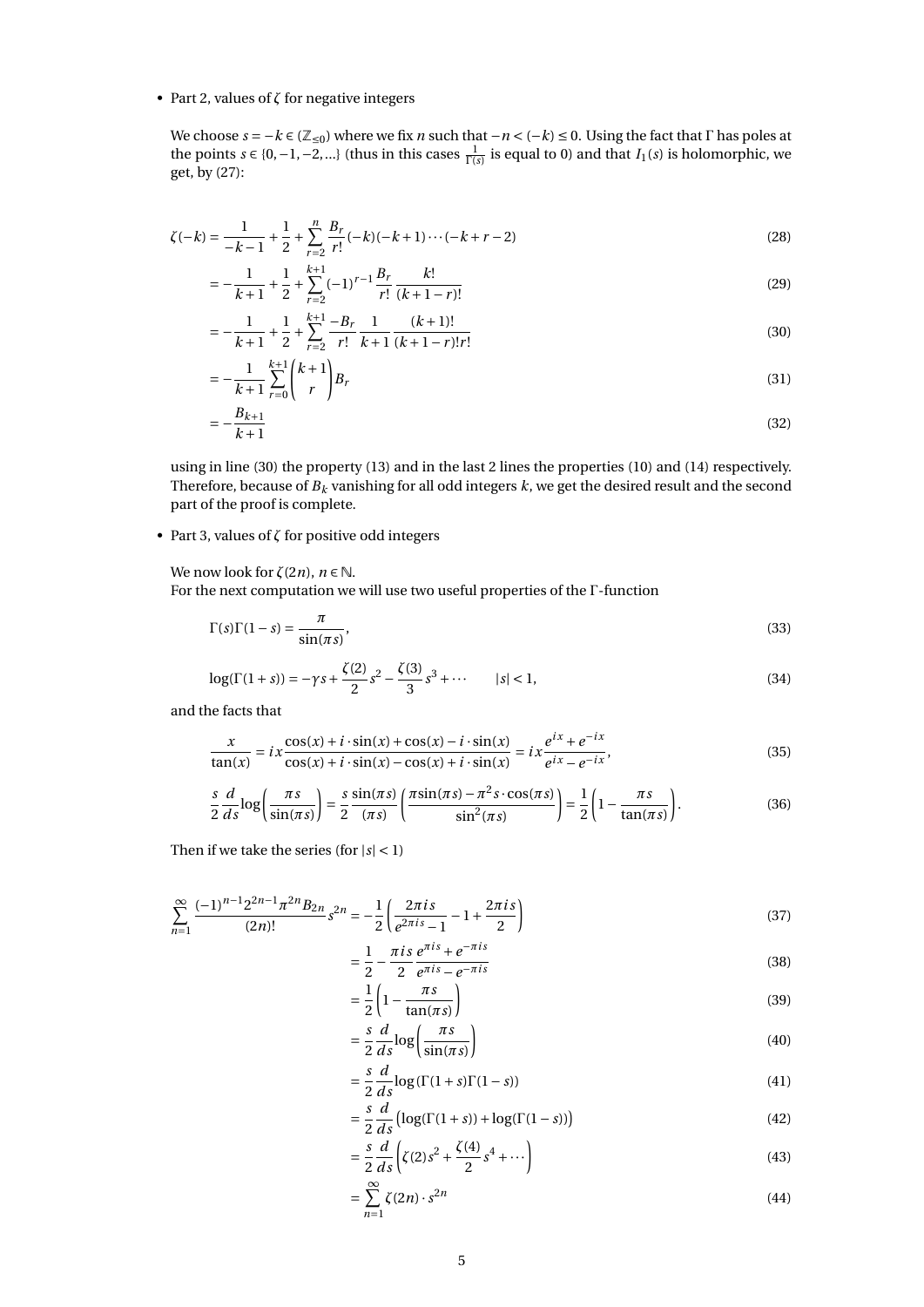Where we used, in the order, the properties (8) (with  $t = 2\pi i s$  and subtracting the term for  $n = 0$ ), (35), (36), (33), (34). Therefore the proof of the third part, and consequently of the whole theorem, is concluded.

 $\Box$ 

Looking the results of Theorem 1 one notice that the values of *ζ*(2*n*) and *ζ*(1−2*n*) are similar, in the sense that both contains the same Bernoulli numbers. Therefore it make sense to look for a relation between *ζ*(*s*) and *ζ*(1− *s*). In this sense, starting from

$$
\zeta(1-2n) = -\frac{B_{2n}}{2n} \quad \text{and} \quad \zeta(2n) = \frac{(-1)^{n-1} 2^{2n-1} \pi^{2n} B_{2n}}{(2n)!}
$$
\n(45)

we get, by  $\zeta(-2\mathbb{N})=0$ 

$$
\frac{2^{k-1}\pi^k}{(k-1)!}\zeta(1-k) = \begin{cases} (-1)^{\frac{k}{2}}\zeta(k) & k > 0, \text{even} \\ 0 & k > 1, \text{odd} \end{cases}
$$
(46)

To interpolate everything we take, as a natural choice, for *k* → (*k* −1)! the Γ-function and for

$$
k \to \begin{cases} (-1)^{\frac{k}{2}} & k \text{ even} \\ 0 & k \text{ odd} \end{cases}
$$

the function  $\cos(\frac{\pi k}{2})$ . That leads to the relation

$$
\frac{2^{s-1}\pi^s}{\Gamma(s)} \cdot \zeta(1-s) = \cos(\frac{\pi s}{2}) \cdot \zeta(s)
$$
\n(47)

Obviously this derivation of (47) does not give a proof. A formal and complete proof takes a much more complex work (which we are not going to do).

### **3 Functional equation and zeros of the zeta functions**

To analyse the zeros of *ζ* it's very useful to rewrite (47) in a symmetric form. To do that we need (33) and

$$
\Gamma\left(\frac{s}{2}\right)\Gamma\left(\frac{s+1}{2}\right) = 2^{1-s}\sqrt{\pi}\cdot\Gamma(s)
$$
\n(48)

then by  $\cos(\frac{\pi s}{2}) = \sin(\frac{\pi s}{2} + \frac{\pi}{2}) = \sin(\pi \frac{s+1}{2})$  we get

$$
\frac{2^{s-1}\pi^s}{\Gamma(s)} \cdot \zeta(1-s) = \sin(\pi \frac{s+1}{2}) \cdot \zeta(s)
$$

$$
\frac{\pi}{\sin(\pi \frac{s+1}{2})} \cdot \frac{2^{s-1}\pi^{s-1}}{\Gamma(s)} \cdot \zeta(1-s) = \zeta(s)
$$

$$
2^{s-1}\pi^{s-1} \frac{\Gamma(\frac{s+1}{2})\Gamma(1-\frac{s+1}{2})}{\Gamma(s)} \cdot \zeta(1-s) = \zeta(s)
$$

$$
\pi^{s-\frac{1}{2}} \cdot \Gamma(\frac{1-s}{2}) \cdot \zeta(1-s) = \zeta(s) \cdot \Gamma(\frac{s}{2})
$$

$$
\pi^{-\frac{1-s}{2}} \Gamma(\frac{1-s}{2}) \cdot \zeta(1-s) = \pi^{-\frac{s}{2}} \cdot \Gamma(\frac{s}{2}) \cdot \zeta(s)
$$

Let's now analyse this last equation for different sigmas.

 $\bullet$   $\sigma > 1$ 

Then the right hand side is finite (beacuse both Γ and *ζ* have no poles in this part of the complex plane) and different from zero because of *ζ* being equal (1) and Γ unequal zero.

 $\bullet$   $\sigma$  < 0

In this case is the left hand side finite and unequal zero and therefore the zeros of *ζ*(*s*) have to be exactly where the poles of  $\Gamma\left(\frac{s}{2}\right)$  are, hence in {-2, -4, -6, ···}.